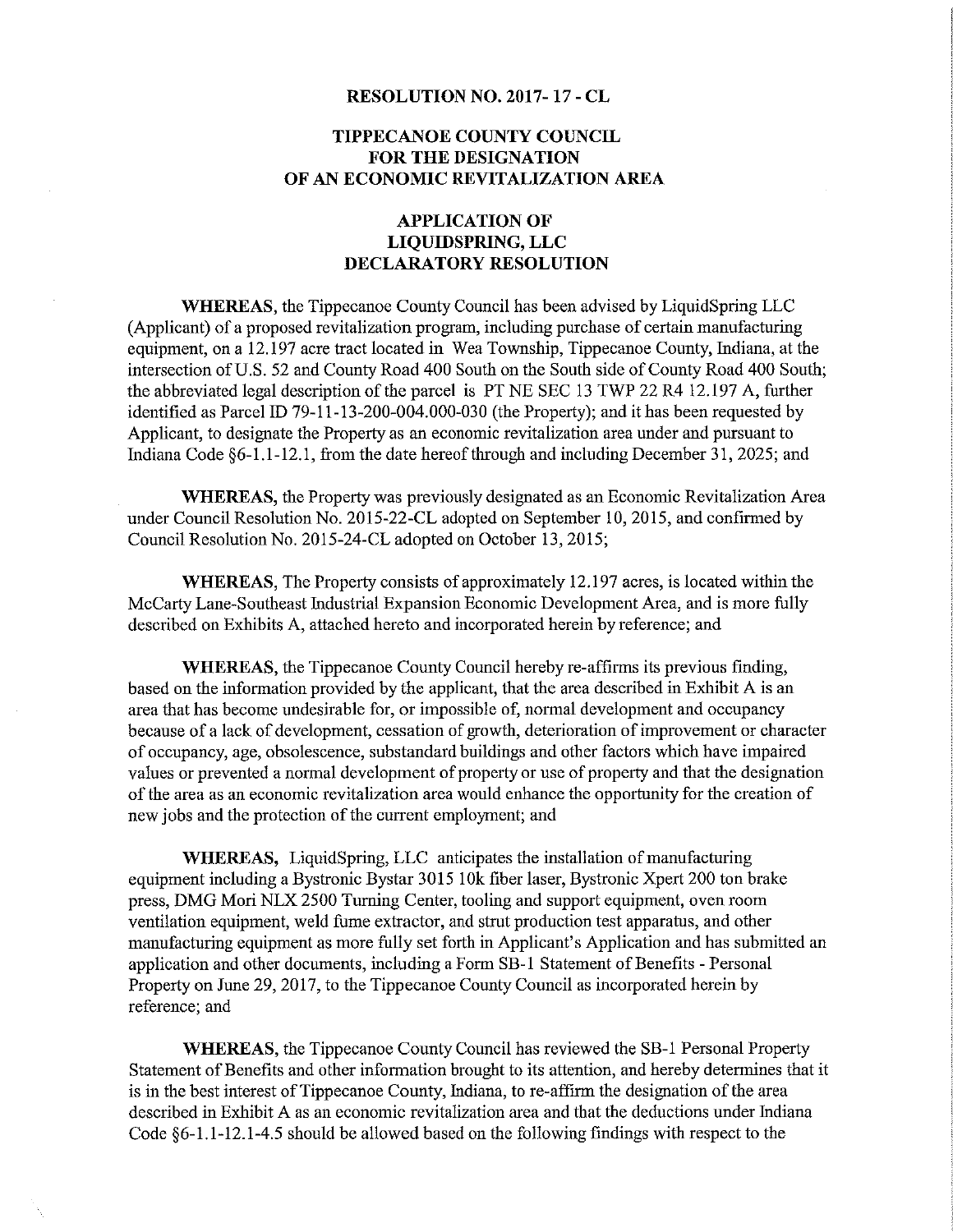proposed new manufacturing equipment

- (1) The estimate of the cost of the new manufacturing equipment, new research and development equipment, new logistical distribution equipment, or new information technology equipment is reasonable for equipment of that type.
- (2) The estimate of the number of individuals who will be employed or whose employment will be retained can be reasonably expected to result from the installation of the new manufacturing equipment, new research and development equipment, new logistical distribution equipment, or new information technology equipment.
- (3) The estimate of the annual salaries of those individuals who will be employed or whose employment will be retained can be reasonably expected to result from the proposed installation of new manufacturing equipment, new research and development equipment, new logistical distribution equipment, or new information technology equipment.
- (4) The other benefits about which information was requested, including the number of individual opportunities for employment, both temporary and permanent, and the compensation to be paid to employees, are benefits of the type and quality anticipated by the County Council within the economic revitalization area, and are benefits that can be reasonably expected to result from the proposed installation of new manufacturing equipment, new research and development equipment, new logistical distribution equipment, or new information technology equipment.
- $(5)$  The totality of benefits is sufficient to justify the deductions.

WHEREAS, the Tippecanoe Council hereby finds that the purposes of Indiana Code chapter §6—1.1~12.1 are served by allowing the owner of said real estate the deductions provided by Indiana Code §6-1.1-12.1-4.5 with respect to installation of new manufacturing equipment for <sup>a</sup> period of seven (7) years;

NOW, THEREFORE, BE IT RESOLVED by the Tippecanoe County Council, Tippecanoe County, Indiana, that:

l. The area described on Exhibits <sup>A</sup> attached hereto and made <sup>a</sup> part hereof is reaffirmed as <sup>a</sup> designated economic revitalization area within the meaning of Indiana Code §6~ 1.1-12.l through and including December 31, 2025.

2. Subject to approval of the Board of Commissioners for Tippecanoe County under Indiana Code §6—l.l-12.l-2(k) for statements of benefits concerning property in an allocation area, the Applicant, as owner of property within the above—designated economic revitalization area shall be entitled to the deductions provided by Indiana Code §6—l.1-12.l—5.6 for <sup>a</sup> period of seven (7) years with respect to manufacturing equipment which is installed as contemplated by and reflected in the Statement of Benefits heretofor filed with Tippecanoe County according to the following schedule: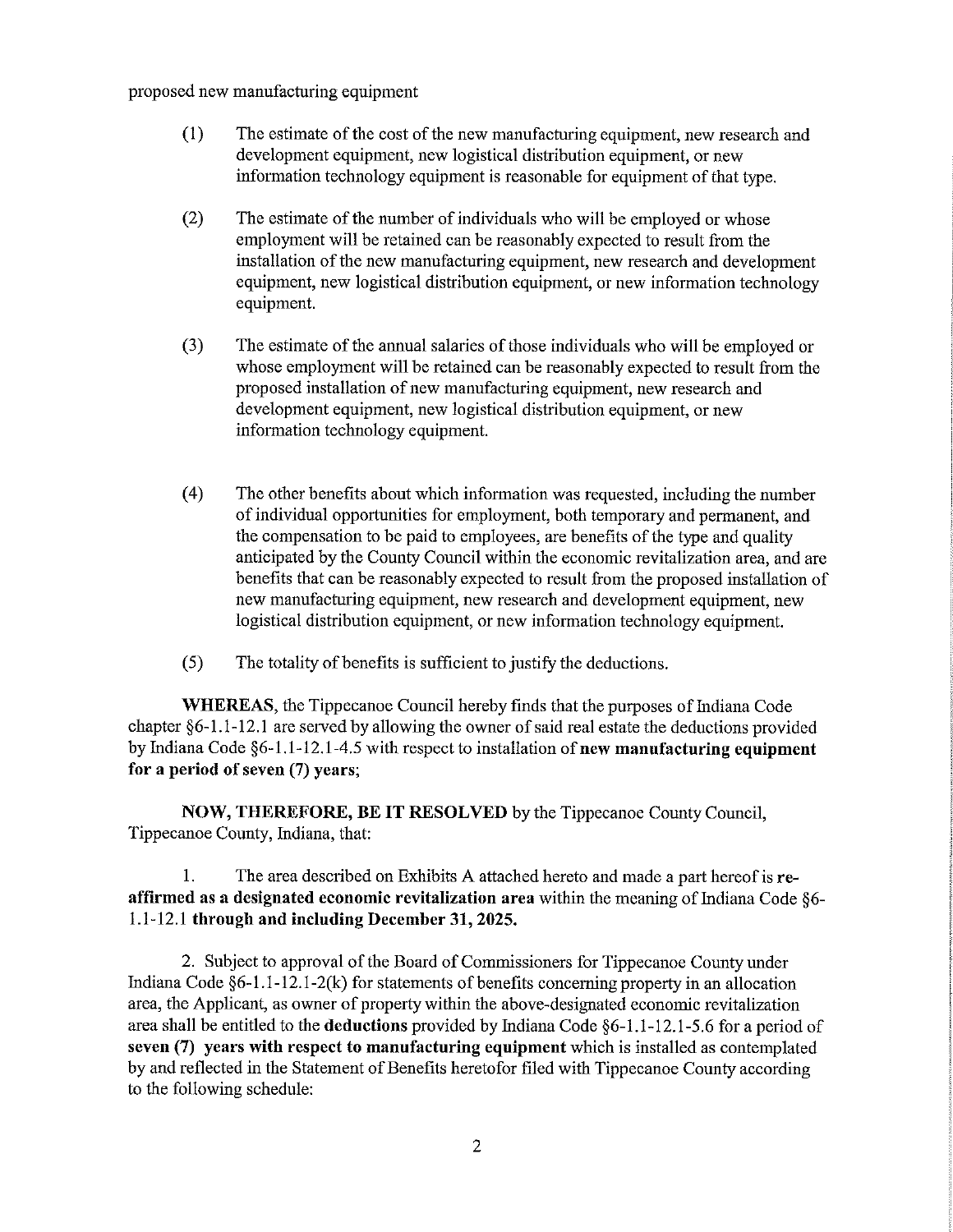| 100%               |  |
|--------------------|--|
| 85.71%             |  |
| 71.42 <sup>%</sup> |  |
| 57.13%             |  |
| 42.84%             |  |
| 28.55%             |  |
| 14.26%             |  |
|                    |  |

3. Notice of the adoption and substance of this resolution and all other disclosure required by Indiana Code §6—1.1—12.1-2.5 shall be duly published in accordance with Indiana Code §5—3—l, which notice shall state <sup>a</sup> date for <sup>a</sup> public hearing on this resolution and that on that date, after hearing objections and remonstrances and considering evidence thereon, this Council will take final action determining whether the qualifications for an economic revitalization area have been met and confirming, modifying and confirming, or rescinding this resolution.

4. If any part, clause, or portion of this resolution shall be adjudged invalid, such invalidity shall not affect the validity of this resolution as a whole or any part, clause, or portion of the resolution.

Presented to the County Council of Tippecanoe County, Indiana, and adopted this 11th day of July, 2017.

TIPPECANOE COUNTY GOUNCIL

MhmR. Basham II, President

ryan H. Metzger, Vice President

 $\mathcal{N} \setminus \mathcal{N}$ David R. Williams

Julie Miller

Yicki L. Burch \w/

tn

Kevin L. Underwood

Kathy Vernon (legger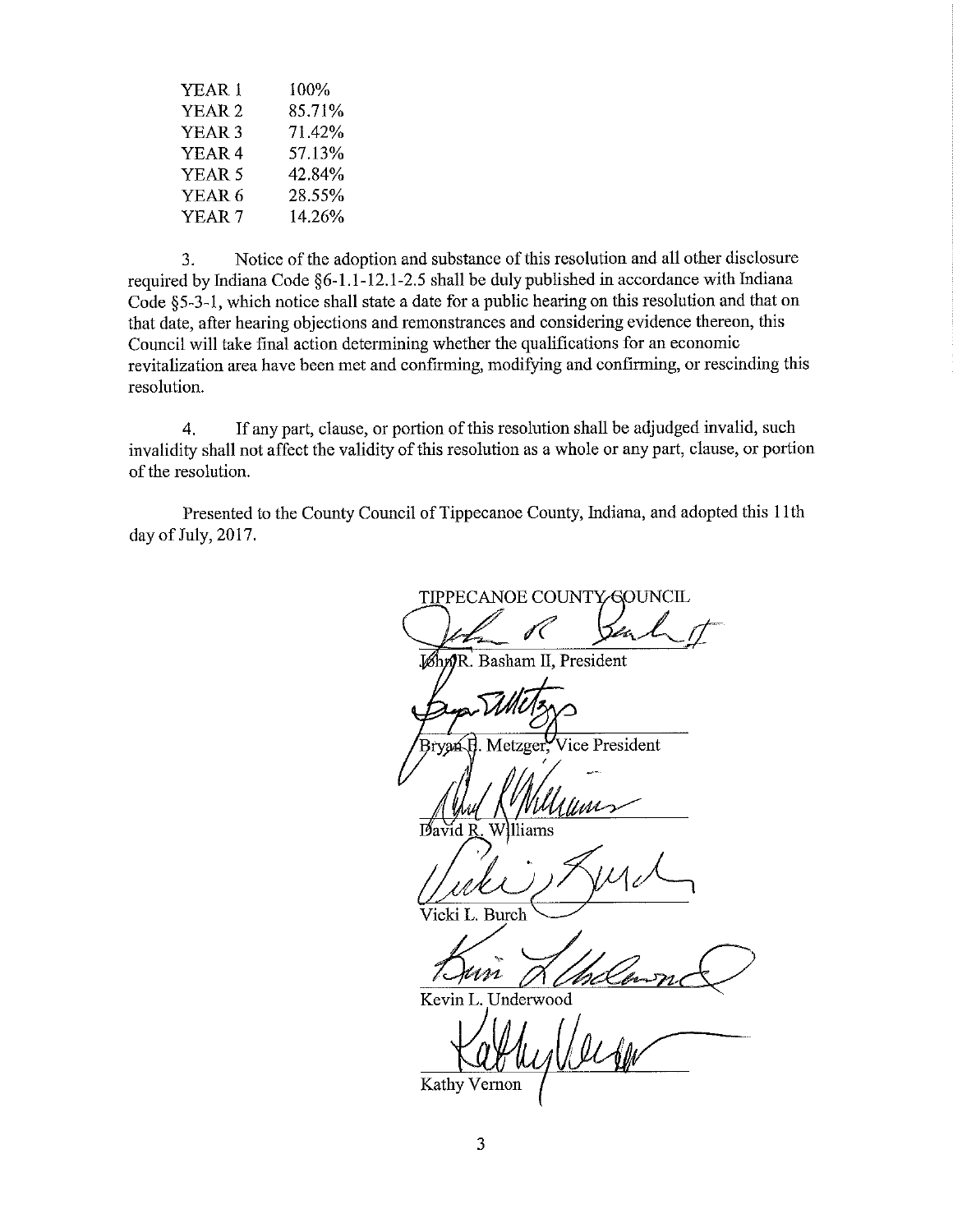$\underline{ab}$ <br>Roland K. Winger

ATTEST: Van Lung e